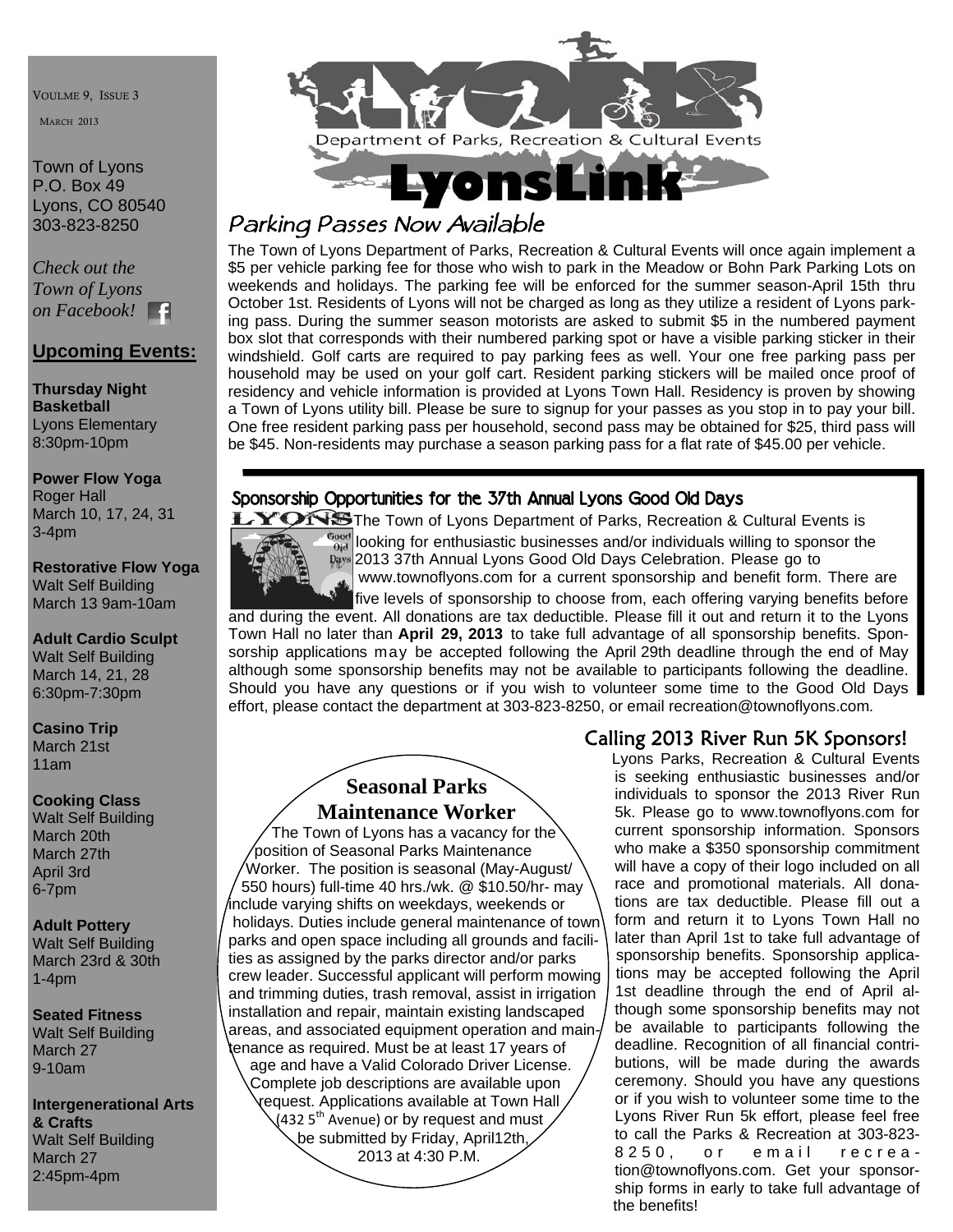### **Challenger Soccer Camp**

The Town of Lyons is pleased to host Challenger Sports, providers of the USA's most popular soccer camp program – British Soccer Camps. The camp will be held August 5th thru August 9, 2013 at the Bohn Park Multi-Purpose Field. The camp is available for 3-16 years olds. All Camps feature the Challenger Coaching staff, t-shirt, soccer ball, poster, individual skills evaluation, and more! Free replica jersey if you register at least 45 days before the camp. Visit the Town of Lyons website to register.

## **Youth Baseball/Softball**



Spring is just around the corner and so is youth baseball and soft-**SOFTBALL & BASEBALL** ball in Lyons. Playing baseball and softball is a great way for our kids

get active, learn good sportsmanship, meet other kids and HAVE FUN! Please visit www.lybsa4kids.org for online registration, select either 'Baseball' or 'Softball' , then 'Registration' and a window will open. Softball is open to girls from age 5 to 19 and baseball for boys age 5 to 14. Skills clinics will be held before the season begins. Watch for details. Please join us for another great season and LET'S PLAY BALL !

LYBSA is still looking for volunteers to help coach and League and Team Sponsors for this season. Please call Jim Busby at 303-775-4014 for more details.

## Arbor Day



Colorado's Arbor Day is the third Friday in April-April 19, 2013. The Town of Lyons Ecology Board encourages residents to plant new trees on their property in strategic locations to  $\lambda$  begin to subsidize the number of older trees that won't be with us much longer or may

have been damaged due to recent storms, drought or disease. The Town of Lyons Ecology Board and the Department of Parks, Recreation & Cultural Events will once again be holding a tree giveaway at the Lyons Elementary School. Students interested in being part of the tree giveaway may pick up an entry form at the Lyons Elementary School office, Lyons Town Hall, or on the Town of Lyons website. An assembly will be held Friday, April 12th at 1:30 p.m. at the school. Students will receive a Colorado Blue Spruce for participating in the contest.

## Raptor Education Program

As part of Lyons Arbor Day Observance the Lyons Ecology Board and Parks and Recreation are pleased to host the Raptor Education Foundation at the Lyons Elementary School at 1:30pm on Friday, April 12, 2013. Parents and community members are welcome to attend, but must check in as visitors at the front desk of the Lyons Elementary School. This hour-long interactive program features different raptors. During the course of the program, participants will learn the natural history of various species, as well as the importance of raptors to ecological diversity. Topics include, predator/prey relationships, habitat, legal issues, anatomy, flight dynamics, behavior, and more. Audience members are treated to several flying sequences, during which one or more of the raptors flies between handlers and catches a lure in mid-air, all at breathtakingly close range. A costumed food pyramid activity gets participants on stage and into the action. Be sure to catch this spectacular program!

# Adult Pottery Class (16+)

Learn a variety of pottery forming techniques to make functional pieces and sculpture. In this series of 2, 3 hour classes students experience pinching, coil building, working with simple molds and slab building. Class will be held Saturday March 23rd & 30th from 1-4pm at the Walt Self Resident Building. 440 + \$10 material fee. **Taught by local artist Priscilla Cohan. Minimum 8 needed in order to hold the class.** 

# <u>Jump Bunch Sports & fitness Camps</u>



This camp introduces children to a wide  $\mathbf{N}$  range of sports and fitness activities in a JUMPBUNCH fun, friendly, and noncompetitive environment! Everyday JumpBunch Camp involves sports, music, fitness skills, teamwork activities, and games! Camp will be held July 15th-19th All activities are age and developmentally appropriate. Please visit the Town of Lyons website for details and to register or contact the department**.** 

### Adult Summer Coed Softball

Swing, Batter-Batter, Swing! Anyone interested in putting together a team, packets will be available for pick-up at Lyons Town Hall beginning March 4th. Must have 6 full teams to form a league, start putting yours together today!

#### Lyons Natural Running Clinics

Improve your natural running form for fun, performance and less injury with Lyons coach/resident, David Selden. This opportunity is for all abilities. Clinics will be held April 11th and 15th from 6:15-7pm. There is a \$10 fee per session. There must be a minimum of 5 and a maximum of 20. Dress to run. Please register online or stop by Town Hall. Direct questions to David Selden at ngoraselden@gmail.com

### Adult Cardio Sculpt Fitness

This class is designed to help maintain your cardiovascular health by combining high intensity cardiovascular routines with strength training. We welcome you to come and enjoy the benefits of working out in a group setting. Must be 18 years or older. Classes will be held at the Walt Self Resident Building Thursdays 6:30pm-7:30pm March 14th-April 18th. There will be no class on April 4th. Classes \$10.00 each or pre register for all five classes for \$50. Must have 8 preregistered in order to hold the class. Please register online or stop by Town Hall during business hours.

## Beginner & All Levels Power Flow Yoga

Focusing on Vinyassa Flow Yoga with an emphasis on functional strength, core stability, flexibility and proper alignment. Participants will connect traditional yoga postures using breath. Adding elements of organic movement, participants will move, flow and engage in new, fun and challenging ways. Classes will be held Sundays from 3pm-4pm March 10th– March 31st. This class is for the beginner and experienced yoga participant 18 and older or with an adult and will be held at Rogers Hall. Class is \$17 for drop in rate or \$60 to register for all four classes. Must have 5 preregistered to hold the class. To see a complete bio on instructor Blake Curton check out his website www.ygoyoga.com. Please register online or stop by Town Hall.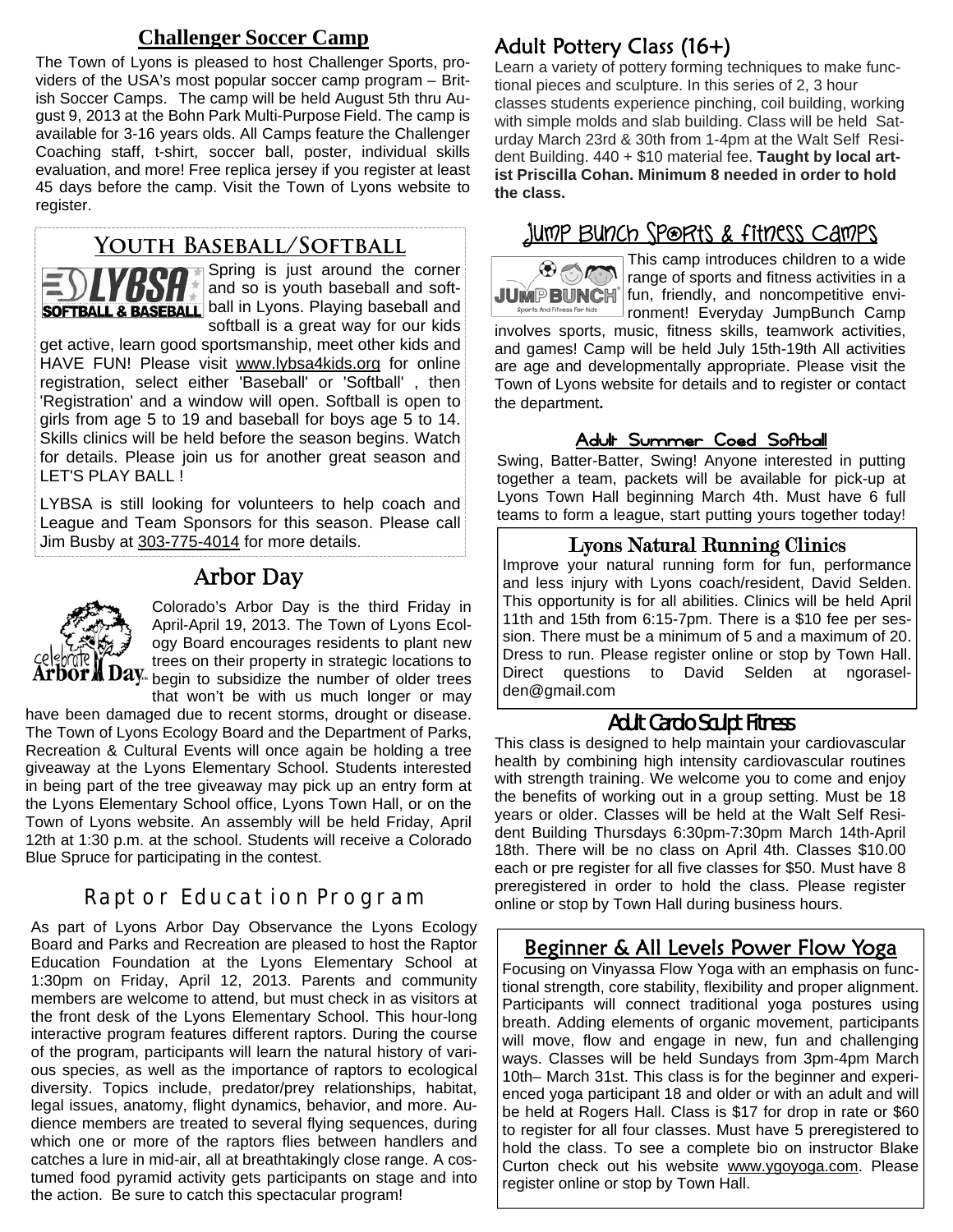# **Casino Trip to Black Hawk**



Take a trip and test your luck at the Lady Luck Casino in Black Hawk! Join us for a day of casino action, delicious dining, thrilling giveaways and great entertainment. Thursday March 21<sup>st</sup>,

from 11am till 5pm. Transportation will be provided for this event and is free. Persons attending will be responsible any casino expenses and for cost of food & beverages. There must be a minimum of 30 participants. It is recommended that persons attending bring a sack lunch. For more information, or to sign up, please contact the department.

# *Seated Fitness*

 This class is designed to help maintain your cardiovascular health, strength, and flexibility while sitting. We welcome you to come and enjoy the benefits of working out in a group setting. This class is for ages 50+ and is free. Classes will be held the last Wednesday of each month at the Walt Self Community Building. Next class will be held March 27th from 10am-11am. There must be a minimum of 5 Participants in order to hold the class.

# Intergenerational Art & Crafts

Lyons youth are invited to take part in a Easter arts and crafts activity with local Lyons seniors. Simply show up to participate in this program. This activity will be held March 27th from 2:45-4pm at the Walt Self Community Building. For questions please call at 303-823-8250.

### **Cooking Classes**

A series of cooking classes for children and parents taught by Linda Pecone. Three cooking classes will be held at the Walt Self Community Building. Classes will be March 20<sup>th</sup>- Gluten Free Baking, March  $27^{th}$ -Dairy Free Desserts, & April  $3^{rd}$  -Mama Ps Italian Comfort Food from 6-7pm. You must register by March 13th and there must be a minimum of 10 preregistered and a maximum of 20 per session. You can register for one session at \$20 of for all classes for \$50. Please contact the department to register.

## Monthly Activities at the Walt Self Building

## Active Adult Social Hour

Join friends for coffee and conversation the second Thursday of every month at 9am. March 14th this month.



### **Monthly Movie Matinee**

 Come join in the fun and enjoy a movie with munchies. Monthly Movie Matinee is held the third Thursday, of every month and will be held on March 21st from 10am-12pm.

## **Active Adult Game Day**

The first Thursday of every month stop by Walt Self for a game or conversation. This month it will be March 7th from 9-11am This is for ages 50+. The coffee is always on.

## Restorative Flow Yoga

Focusing on free form "conditioning movements" and "yoga exercises" that encourage deeper body awareness and self inquiry, participants will follow their breath, move consciously and create freedom in their bodies. This class is for ages 50+ and is free. Class will be held March 13th from 9-10am. There must be a minimum of 5 participants in order to hold the class. To see a complete bio of instructor Blake Curton check out www.ygoyoga.com. Please register at www.townoflyons.com or stop by Town Hall.

## **Fall Prevention Exercise Class**



A MATTER OF As people get older, they may develop a fear of falling. This can be the result of having a fall or knowing about someone who has experienced a fall. To pro-

tect themselves, some people begin to limit their activities. Withdrawing from activities can result in reduced physical strength, increased social isolation and actually INCREASE a person's risk of falling. A Matter of Balance: Managing Concerns About Falls is an eight week program designed to reduce the fear of falling and increase activity levels. Classes will be held Mondays April 1st- May 20th at the Walt Self Community building. Classes meet weekly for two hours from 9:30am-11:30am and include about 30 minutes of gentle exercise. Matter of Balance is offered by Boulder County's Area Agency on Aging and is free to county residents 60 and older. Donations are appreciated. Please call to sign up 303-441-3599 or email mpruitt@bouldercounty.org

#### Creative Writing Classes



A series of themed creative writing classes will be taught with Linda Pecone. Be sure to bring along your favorite journal and writing utensil as well as your imagination. These classes are for ages 8+. The fee for

the class is \$5 per session or \$10 for all. Classes will be held April 16th - Poetry, April 23rd– Short Stories**,**  April 30th –Creative Journaling from 6:00 - 7:00 PM at the Walt Self Building. Class size minimum 5/ Maximum 20. Registration Deadline April 9th.

#### Coexisting with Bears

With sightings of bears common in our parks and community, we want citizens to know what to do in case they encounter a bear. Join the Colorado Division of Wildlife for this informative program about Colorado bears. Other areas to be touched on during this class include where they live, how to avoid conflicts, and more. This is free and will be held April 9th from 5:30-7:30. This class is for ages 8+ and must have a minimum of 10 preregistered and a Maximum of 30 participants. Registration deadline is April 7th. To register for this class please call 303-823-8250. Please provide the names of those who will be attending and contact information.